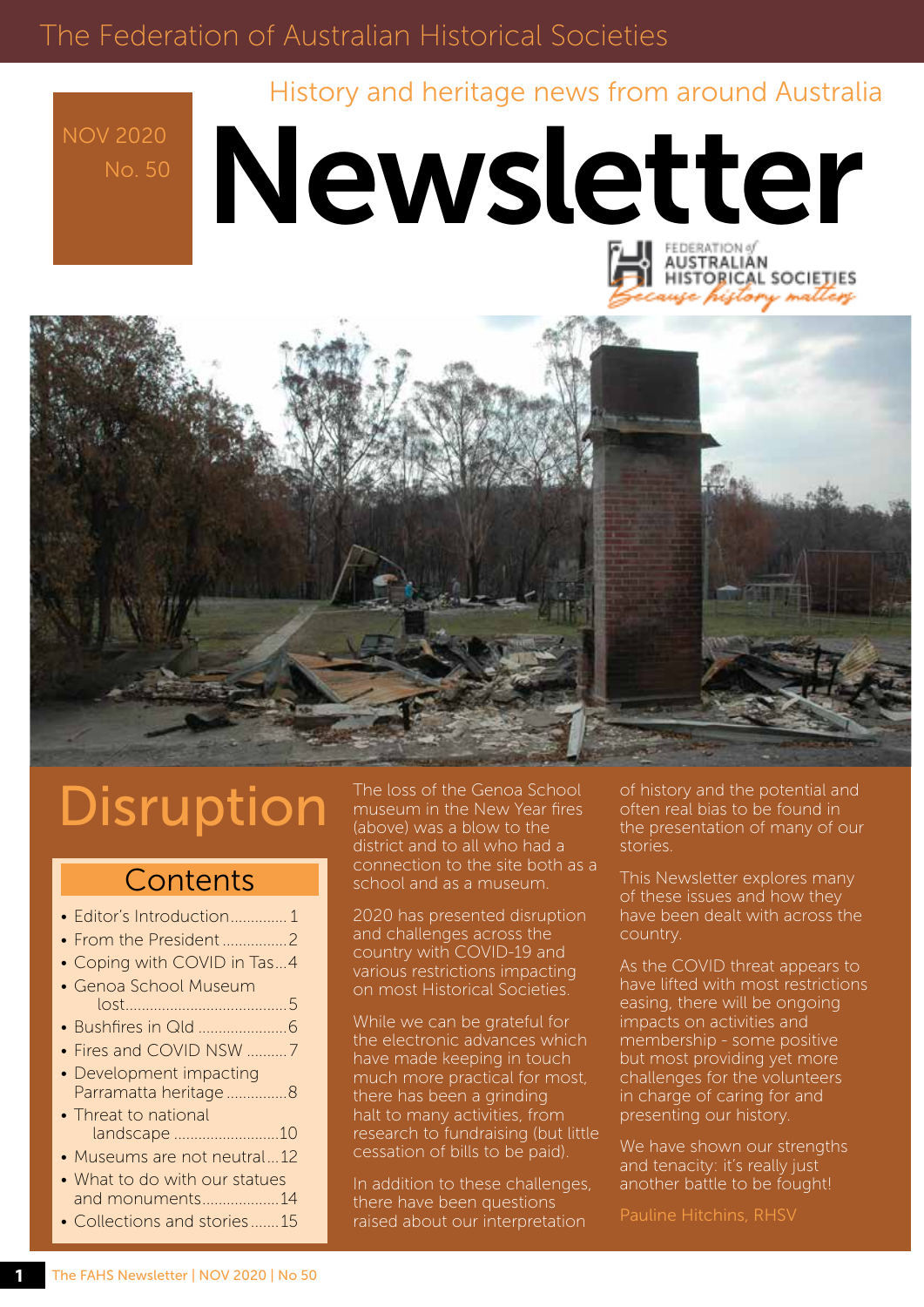#### From the President



FROM THE SMITHSONIAN MUSEUM OF NATURAL HISTORY TO YOUR LOCAL MUSEUM, ONLINE INFORMATION ALLOWING YOU TO TOUR A MUSEUM WITHOUT THE CROWDS HAS BECOME MUCH MORE COMMONPLACE DURING 2020 AND THE COVID RESTRICTIONS.

Source: Alex Proimos, Sydney , CC BY 2.0.

## Resilience during COVID

The impacts of the COVID pandemic on community history and heritage associations across the nation have been somewhat uneven. I have spoken with or written to representatives of many societies during the year and this is a synthesis of what I have been learning.

In the early weeks most seem to have had similar experiences, but as time has gone on both their location and their capacity for resilience have shaped their experiences and possibly their future.

The initial impact and the negative effects of lockdown are common across our sector. Everybody was forced to close their doors and there was a sudden decline in the capacity to undertake normal activities of research, digitisation of collections, mounting of exhibitions, holding of lectures, etc. Income plummeted or disappeared.

In the worst examples, because societies were blocked from access to their premises, equipment and collections, they were unable to continue even the most fundamental of collection management.

There are examples of societies in which membership slightly declined because of disconnection with members, and there was (and is) concern that the loss of momentum will result in some volunteers not returning, and that replacement recruitment will become more difficult.

More positively, some organisations have exhibited a resilience that has enabled them to modify their operations in such a way that they have not only continued to operate but, in a number of cases, to thrive. To a large extent this has come about as a result of further adoption of digital media.

It is worth noting that FAHS has been promoting the development of digital skills through cooperation with the GLAM Peak Digital Access to Collections Toolkit [\(http://www.](http://www.digitalcollections.org.au/toolkit) [digitalcollections.org.au/toolkit](http://www.digitalcollections.org.au/toolkit)) and through our partnership in the Be Connected project [\(https://www.history.org.au/be](https://www.history.org.au/be-connected/)[connected/](https://www.history.org.au/be-connected/)).

Where access to collections has been possible, in the absence of other activities a renewed focus on digitisation has often taken place. Many historical societies are already having their collection catalogues harvested by Trove but a good number have taken advantage of the lockdown to

move this work ahead. The Sandringham and District Historical Society (Victoria) is a prime example.

Zoom and similar communication platforms have, of course, revolutionised how we speak to each other. Committee meetings have been organised online and numerous societies have arranged the presentation of lectures, seminars and other activities online.

In an unexpected result, many organisations have reported that they have had greater attendances at lectures and AGM's than they would normally achieve face to face.

Maybe, in part, this is because of the novelty but I suspect that it is so much easier to sit at home in comfort rather than going out on a cold and wet winter night.

In accord with this trend, more societies are distributing their publications online, although they still cater for the minority of members who do not have computers by distributing hard copies.

It has been interesting to see that there has been a notable expansion of the social media presence of voluntary organisations. Websites and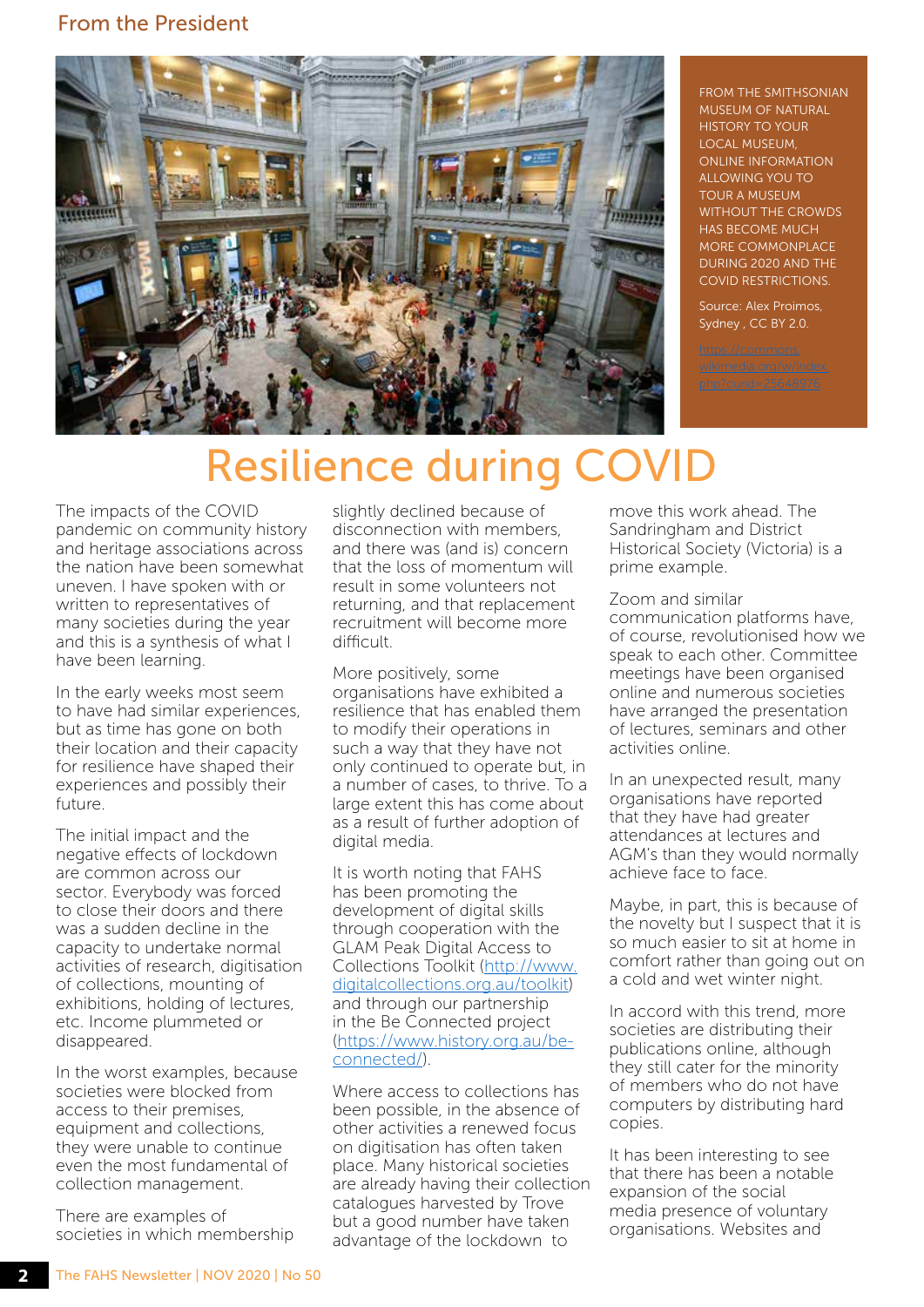#### From the President



Facebook pages have been developed, and societies have recorded an increase in 'hits' which has led at times to more 'friends', more frequent requests for information and research, and this, at times, translates into new memberships.

Innumerable societies have shown flexibility and resilience. The following reply, which was received in May from Judith Voce, the President of the Kew Historical Society in Victoria, is an excellent example:

In response to the restrictions imposed under COVID-19, the Boroondara City Council has implemented lockdown to their premises which has prevented us from accessing our office, the Kew Courthouse, Phyllis Hore room and the Hawthorn Arts Centre.

As a consequence we have been unable to hold face-toface meetings, activities, and

exhibitions. In fact we had just financed an exhibition and opened it when we had to close it to the public. Additionally, we have lost income from not being able to hold our quarterly book sales. Of course there have been no working groups' activities and we are limited in the exchange of collection items.

However, we have continued to provide newsletters to our



#### SOCIAL DISTANCING AT MEETINGS (page 4).

THE TASMANIAN HISTORICAL RESEARCH ASSOCIATION MADE APPROPRIATE ADJUSTMENTS FOR ITS FIRST MEETING PROVIDNG HAND SANTISER AT THE ENTRY, CHANGING THE LAYOUT, SPACING CHAIRS AND PROVIDING A CHOCOLET ON EACH CHAIR TO REPLACE **SUPPER** 

Source: THRA

members, apply for grants, and hold our Committee of Management meetings using Zoom. We have continued to communicate on various issues via email and also respond to research queries.

In addition, we have participated in online training, provided an online link to our current exhibition for public viewing, and are rewriting our records on the Collections database.

In summary, we have lost income as a result of the restrictions; we are conscious of maintaining regular contact with our members to keep them informed and socially engaged as best we can electronically; importantly we want to maintain our membership and the interest of members in the KHS; and continue to plan for the future return of face to face activities.

One question everyone is asking, is how far these trends are transitory or are pretty much here to stay?

We are social beings and one of the many benefits offered by membership of a society is the chance to meet, work and socialise with others.

That need will remain, but I suspect that now we have taken two steps forward with adoption of digital media, there will be only one step back, at most.

Don Garden, FAHS President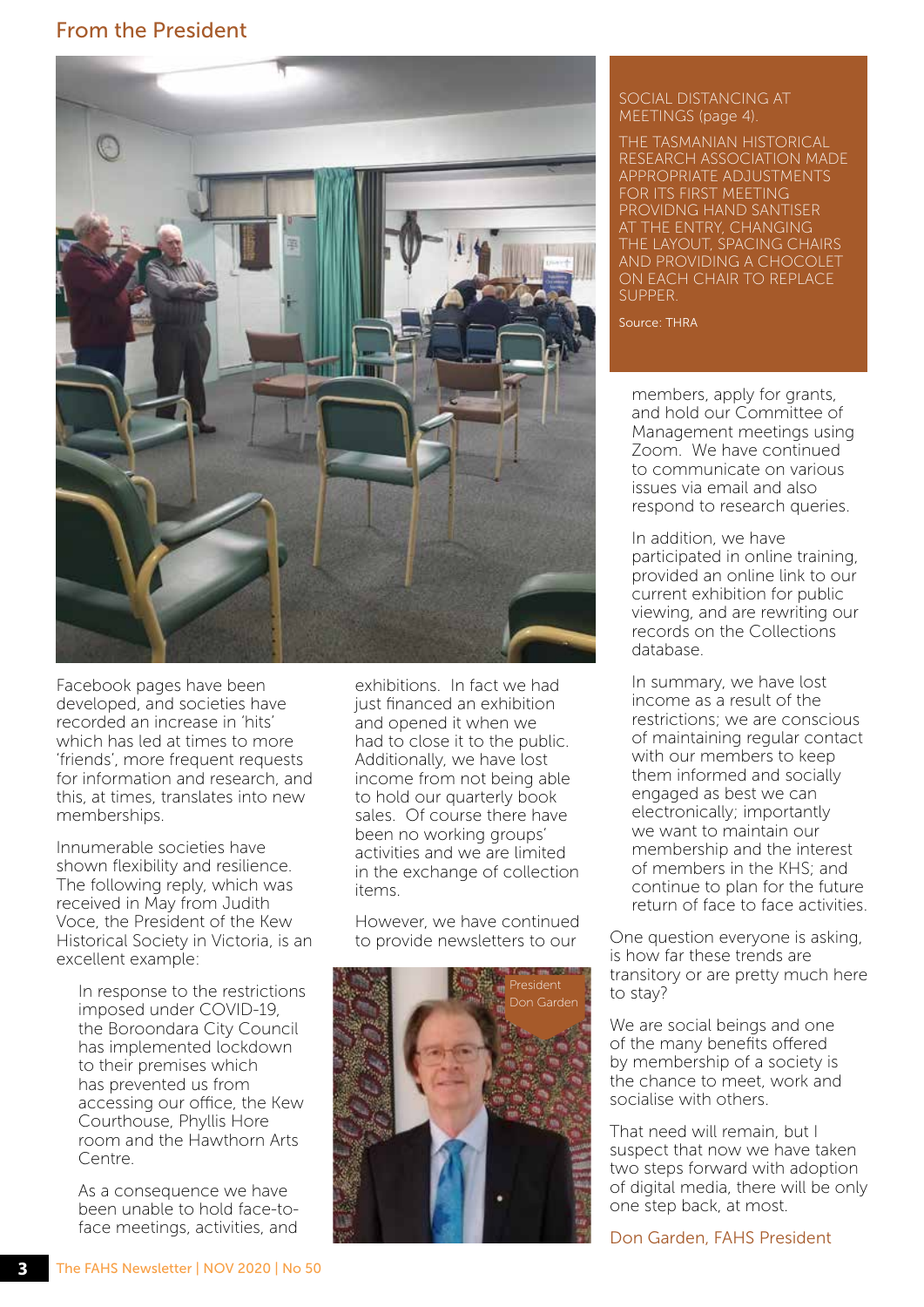#### Tasmanian Historical Research Association



## Coping with COVID in Tasmania

Resilient, agile, flexible, supportive, teamwork and technology are all words to describe the qualities and approach taken by the Tasmanian Historical Research Association (THRA) over the past eight months.

The Association ceased meeting face-to-face in April due to Public Health guidelines, which prompted a re-think of how to continue delivering historical talks to members.

THRA's existing use of the SoundCloud platform to publish recordings of our monthly talks proved invaluable. Speakers agreed to be recorded at home without an audience, with one even recording their talk from interstate. <https://soundcloud.com/thra1951>

The program needed adjustment because some speakers were unable to finish their research due to the closure of libraries and archives around the country.

This is where our agile Committee members helped fill the gap. Dr Alison Alexander recorded a talk and Dr Elisabeth Wilson and Brian Rieusset stepped in when face-toface meetings resumed. Speakers were also prepared to change months and venues, enabling THRA to maintain a full program for the year.

The annual 'Tasmanian Life' lecture was presented by Her Excellency Professor the Honourable Kate Warner, Governor of Tasmania. Originally planned to be held at Government House, Her Excellency agreed to relocate to the Hobart Town Hall to allow a larger number of people to attend and comply with public gathering requirements.

Adjustments also needed to be made too for THRA to return to our regular meeting place at Legacy House: hand sanitiser at the entry, a re-oriented layout to allow maximum numbers, chairs suitably spaced with a chocolate on each one to replace supper.

The Committee has borrowed screens and equipment to make the new set-up work and, along with our supportive membership, have pitched in to wipe down and sanitise chairs at the end of the evening.

The relaxation of public gathering

restrictions has also enabled us to hold our first excursion for the year. A small group visited the Queens Domain in September, led by Committee members Stefan Petrow and Ian Terry.

The group was given a guided walking tour of some of the less well-known sites of this treasured area of public open space that has been enjoyed by Hobartians since the 1810s.

The Committee has continued to meet throughout the year, online through Zoom for several months and now face-to face again. Using Zoom was a new experience for some but, with support from one another, we made it work.

THRA has continued to produce Papers and Proceedings, our beautifully presented journal full of well researched and written articles.

Although the year has thrown up some challenges, THRA has achieved its objective 'to promote research into and publication of Tasmanian history'.

Caroline Homer, President, THRA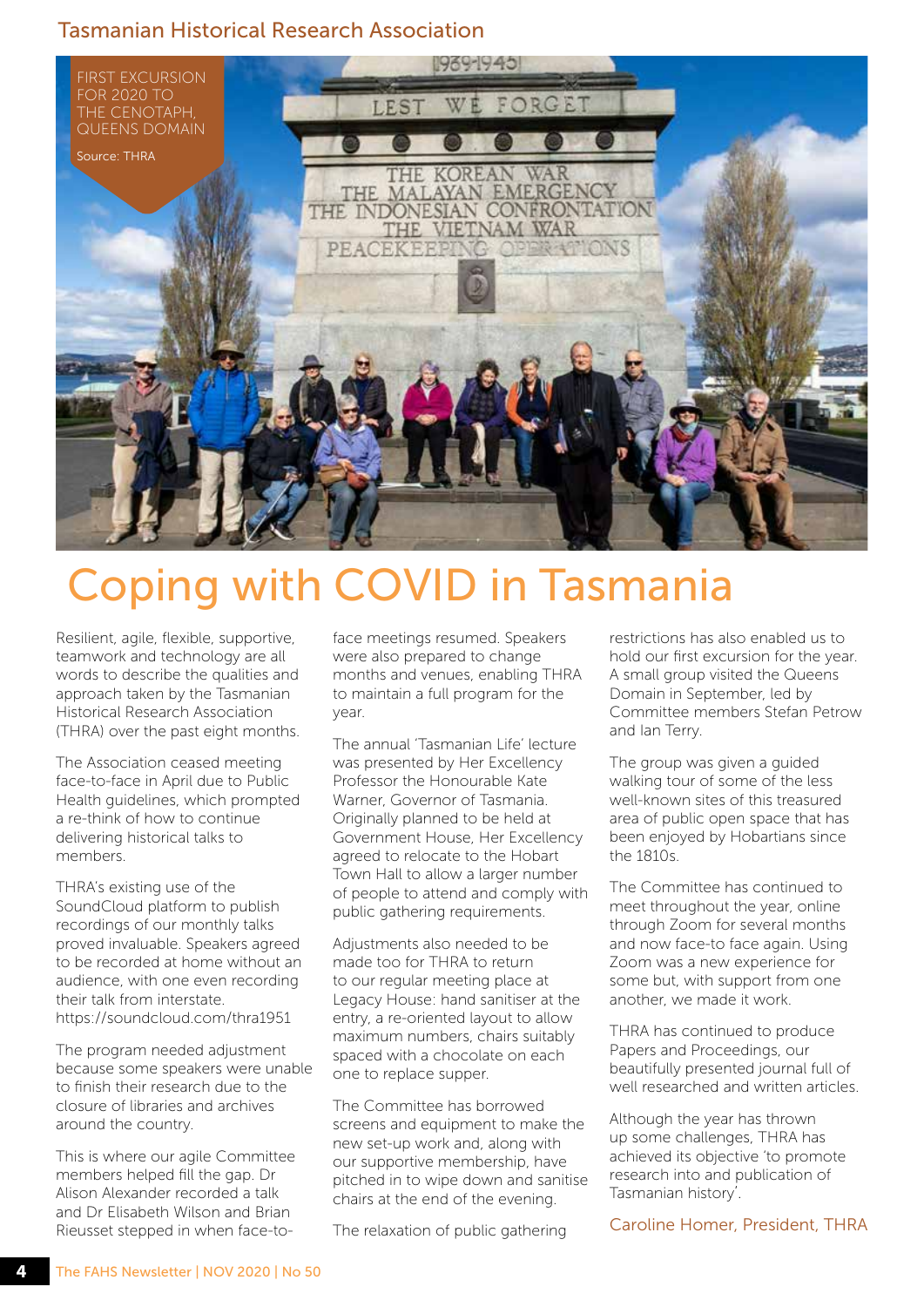#### Mallacoota and District Historical Society

## Loss of Genoa School Museum impacts in many ways







Top: 1953 opening of Genoa school by Sir Albert Lind.

Centre and bottom: Remnants from the Genoa school fire ceramic vessels including (top left) a gold smelting pot, a brewed ginger beer bottle and melted ornaments.

Source: Top M&DHS, above and P1, Chris Parker, M&DHS

The destruction of the Genoa School has been a huge loss, both as the Genoa School Museum, with its artefacts and original school documents, and from an emotional viewpoint.

The school was owned by Mallacoota P-12 College and the Mallacoota and District Historical Society had shared use of the site and buildings through a Memorandum of Understanding.

The site itself was acquired from Allan Peisley in the 1950s and was part of the original Old Genore Home Station, one of the three oldest leaseholds in Victoria (occupied by William Turney Morris from 1835).

It was the third building used as a school. The first was about 5 kms south along the Mallacoota Road, the 'Genoa River' school which used to run along the top of the ridge. When that fell into disrepair, the old Genoa Hall, which was the situated next to the Genoa Hotel was utilised until the completion of the now burnt down building in 1953, closed in 1990.

A school is the lifeblood of any small community and pivotal to its identity and survival.

\What the school housed was much more than written records and irreplaceable artefacts that belonged to past generations. It held the essence or heart of the stories of the people to which they belonged; a coming together of spirits.

Genoa is the link, part of a web of interconnecting threads that linked people to land and land to families and present generations to past European settlement and Aboriginal families to murder and displacement.

It was also the centre of education, with the teacher timed-shared with Mallacoota, Wangrabelle and Wallagaraugh. This followed the changing population and industry of those times from wattle bark, subsistence farming, gold, dairy and beef cattle and from leasehold to freehold.

Genoa museum also housed the last remnants of Yambulla gold mining town; mostly broken but irreplaceable: locks, and crockery and harmonicas, a brooch, cufflinks and a small gold smelting crucible. My children's great grandmother went to school at Yambulla.

It also housed the last few bits and pieces of the Wangarabell School. A brick, a piece of old chimney flue; as well as photos of day M&DHS visited the site and collected these precious items.

There were also portions of the huge bridge timbers from the Heritage-registered Genoa bridge, the third to cross the Genoa River, and the stories of new roads, and the development of a town enabled by the construction of the bridge.

This was a bridge saved by the community from demolition by VicRoads to also be destroyed in the fires for want of one firetruck to protect our town.

So how do we record or capture that feelings of total desertion by Incident Controllers that left Genoa to burn, resulting in the loss of the school museum and the heritage bridge.

Clearly what is lost is measured so much more by what it represented, the people and the stories attached to them and the interconnecting threads that link them to every other aspect of life that was and is Genoa.

Clearly the loss of the school is a personal one for me. My children are descendants from Captain John Stevenson, James Allan, Alexander Weatherhead and their large families and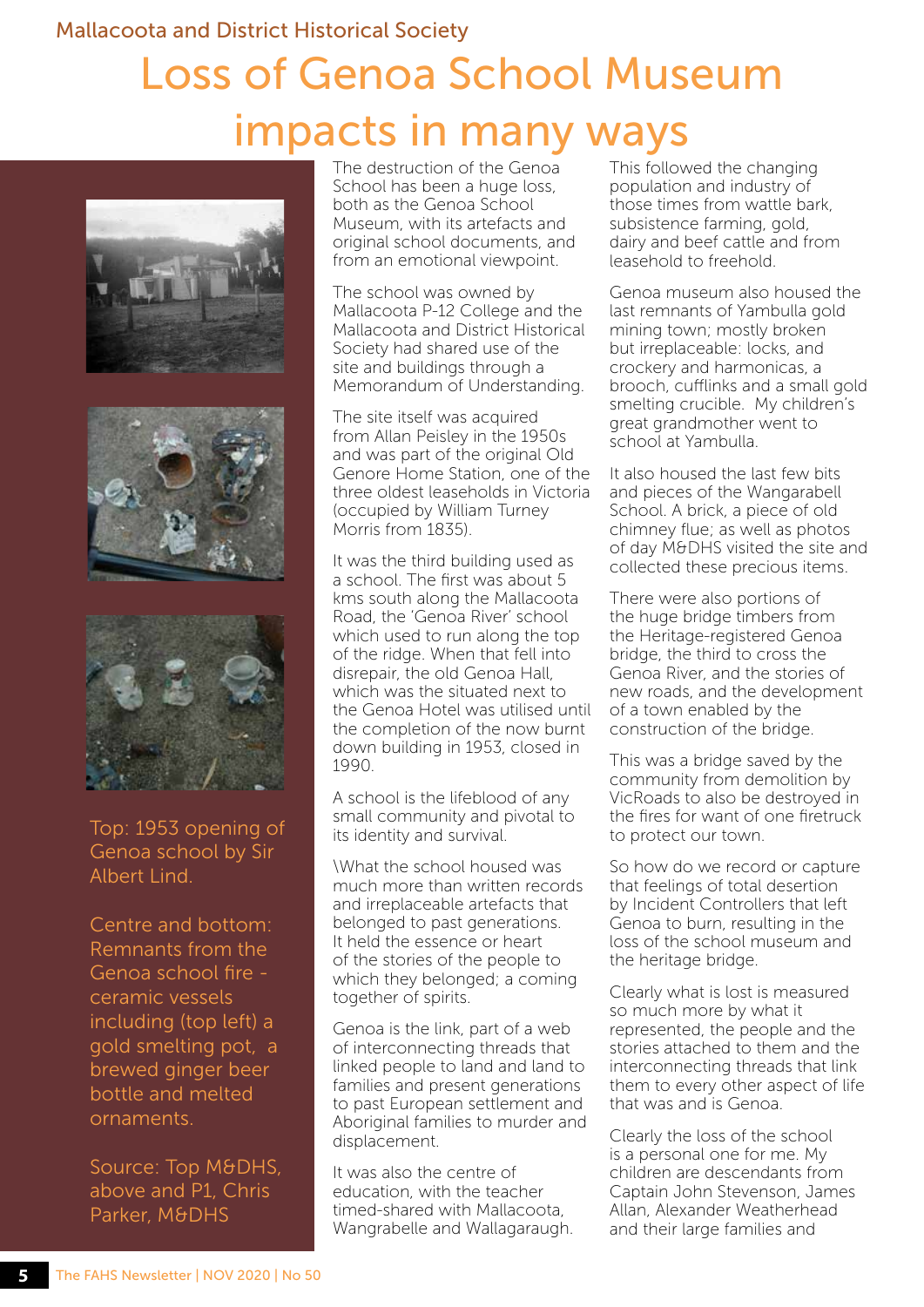#### Mallacoota and District Historical Society

the intermarriages with a great proportion of other early families. And the parents and indeed the children of the present local community went to the Genoa School.

So how do you record the measure of that loss in history? My husband and his father went to the various Genoa schools. Words can describe it but the heart of stories, the essence of the people, their warmth, their sometimes colourful characters, successes and losses and daily lives can be lost in the retelling a mere cold fact.

At Genoa we tried to capture that essence. Every person who was somehow connected to Genoa was important to us.

Due to time constraints, most of those files were uncopied and included private material and collections and snippets of information gathered over lifetimes - all lost.

Some of the best stories endure when re-told around a campfire at night, when the warmth of the fire and the darkness of the night somehow works its magic and people want to listen and feel, and wonder at and in some tiny way share or be a part of the story or taken on a journey back in time: the Genoa school was our campfire.

#### Annette Peisley, Genoa Museum

Other significant heritage landmarks lost in the Victorian bushfires included:

- The 1928 Genoa bridge on the Old Princes Highway.
- Around half of the 1919 O'Gradys Creek rail bridge (over the Wairewa Road)
- The 1927 Murrindal River Truss Bridge on Basin Road north of Buchan
- Stringers Knob Fire Tower on Monument Track, Bete Bolong North, constructed in 1941 following the devastating 1939 fires
- 1926 Mt Nowa Nowa timber Fire Tower.



### Queensland

In Queensland's 2019-2020 bushfire season, fires across the state were ignited by lightning strikes, arsonists and persons using invalid or outdated fire permits.

The fire at Peregian south of Noosa Heads was started by teenagers. They are now progressing through the juvenile justice system.

The fire at North Shore north of Noosa heads was started by a man who lit it in the belief that his fire permit was valid. It was not valid because all permits had been cancelled because of a total fire ban. The fire progressed west to Lake Cootharaba and Lake Cooroibah. Fire Fighters prevented it crossing Mackinnon Drive (from Tewantin to Boreen Point). If it had crossed that

road it would have entered two National Parks (former timber reserves) for which there had been no controlled burns although a faded sign beside the road indicated there would be.

In all more than 7,000 people (including Carramah Retirement Home) were evacuated as a result of these two fires.

The fire west of Yeppoon was also lit by arsonists and destroyed homes in rural residential areas but not public buildings.

These and a multitude of other Queensland fires illustrate the effect of them on society.

For more bushfire information and recovery plans see: [https://](https://www.qra.qld.gov.au/2019-queensland-bushfires) [www.qra.qld.gov.au/2019](https://www.qra.qld.gov.au/2019-queensland-bushfires) [queensland-bushfires](https://www.qra.qld.gov.au/2019-queensland-bushfires)

Ruth Kerr, RHSQ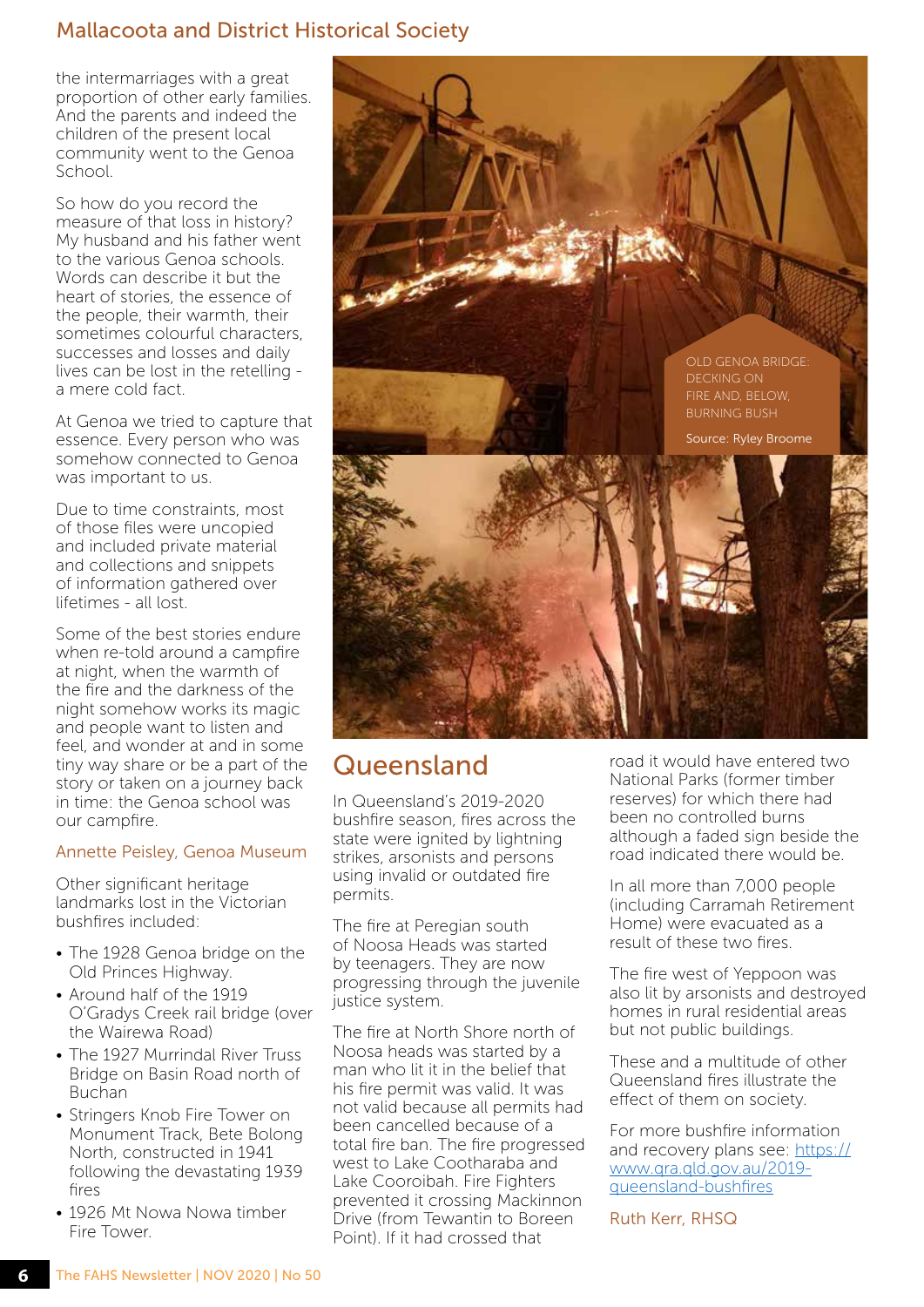### Royal Australian Historical Society, NSW Bushfires and COVID in NSW

The bushfires that ravaged many parts of Australia in late 2019 and early 2020 were directly responsible for the deaths of 34 people.

In addition, an estimated 445 people died from smoke-induced respiratory problems. The fires devastated more than 8 million hectares of land along the southeastern margin of Australia. It may take decades for the landscape and the native animals to recover from the impact of the  $fires.<sup>1</sup>$ 

Much of the area destroyed by the fires was in national parks and areas where thousands of important Aboriginal sites and artefacts are estimated to be located. Indigenous communities and archaeologists fear that the fires damaged or destroyed them.<sup>2</sup>

The fires also brought desolation and grief to many regional towns and centres across NSW. People lost homes and often their livelihood. The damage and loss of buildings and sites of local heritage importance, was a further blow for many local communities already affected by prolonged drought.

The damage to the buildings, locomotives and rolling stock of the historic Zig Zag Railway is just one example. It was caught in the Gospers Mountain bushfire that spread into Lithgow and surrounding villages in the weekend before Christmas 2019, destroying much of its infrastructure. Some eight months later, largely through the efforts of dedicated volunteers, the site has been made safe and debris has been cleared, making it accessible for tourists and visitors.

Thankfully, there are no known examples of local societies in NSW losing their collections in the bushfires. Nevertheless, the intensity of what some have called the Black Summer is a critical reminder to our local societies of the need to prepare for disasters, whether from water, fire or the atmosphere.

As nobody can predict when or how a disaster will strike, it is a timely reminder to local societies and museums to turn their attention to their level of disaster preparedness - counter disaster planning - and recovery plans they have in place. The objectives of these plans are to:

- mitigate risks affecting records
- prioritise records for protection and salvage, and
- outline what to do in different disaster situations as quick and decisive action is needed to get salvage efforts underway, before circumstances result in further damage to the collection $3$

The Royal Australian Historical Society (RAHS) can offer its members and affiliates advice on the preparation of these plans.

Following in the wake of the Black Summer COVID-19 has threatened the future of museums and research spaces operated by local societies across the State. Many societies are facing significant financial hardship because they can no longer open owing to social distancing requirements. These restrictions have also affected their speaker and lecture programs, further inhibiting their operations and capacity attract new members.

While restrictions are gradually being lifted in some areas, for many societies run by older volunteers remaining closed for the present is considered the safest option.

Even when the doors are open to visitors the decline in tourist numbers to NSW regional centres means falling revenue and concern about future viability. The need to meet ongoing rental and insurance costs during the COVID-19 pandemic is a common issue of concern for many local museums in the regions.

However, there is also some positive news. Many societies have adapted to the COVID-19 environment and are taking advantage of video communication platforms that are now available. They are holding online committee and other meetings, as well as providing virtual talks and lectures. Zoom appears to be one of the most popular platforms and it has been a boon for many societies, keeping members in contact with each other and allowing societies to continue running their formal business operations.

Some societies have taken this time to turn their attention to sorting, arranging and tidying their collections in readiness for the time when visitors will again be welcome. Others have used the opportunity to review some of their policies, procedures and governance documents, as well as assessing their disaster preparedness.

The bushfire season was a frightening reminder of the fragility of our world. The challenges faced by many local societies and their communities - prolonged drought, bushfires and COVID-19 - are significant. Local family and local history societies, bound by an ongoing commitment to their communities and their contribution to our understanding and appreciation of people, place and our shared history, appear to be meeting these challenges.

#### Christine Yeats, President, RAHS

*1 Kevin Tolhurst, 'It's 12 months since the last bushfire season began, but don't expect the same this year', The Conversation, 10 June 2020 [\(https://theconversation.com/its-12](https://theconversation.com/its-12-months-since-the-last-bushfire-season-began-but-dont-expect-the-same-this-year-139757) [months-since-the-last-bushfire-season-began](https://theconversation.com/its-12-months-since-the-last-bushfire-season-began-but-dont-expect-the-same-this-year-139757)[but-dont-expect-the-same-this-year-139757\)](https://theconversation.com/its-12-months-since-the-last-bushfire-season-began-but-dont-expect-the-same-this-year-139757).*

*2 John Pickrell,' Thousands of ancient Aboriginal sites probably damaged in Australian fires', Nature, 23 January 2020, [\(https://www.nature.com/articles/d41586-](https://www.nature.com/articles/d41586-020-00164-8) [020-00164-8\)](https://www.nature.com/articles/d41586-020-00164-8).*

*3 NSW State Archives & Records, 'Before a disaster: Counter disaster planning', [\(https://](https://www.records.nsw.gov.au/recordkeeping/advice/counter-disaster-reaction-and-recovery-plans/2-before-a-disaster) [www.records.nsw.gov.au/recordkeeping/](https://www.records.nsw.gov.au/recordkeeping/advice/counter-disaster-reaction-and-recovery-plans/2-before-a-disaster) [advice/counter-disaster-reaction-and](https://www.records.nsw.gov.au/recordkeeping/advice/counter-disaster-reaction-and-recovery-plans/2-before-a-disaster)[recovery-plans/2-before-a-disaster\)](https://www.records.nsw.gov.au/recordkeeping/advice/counter-disaster-reaction-and-recovery-plans/2-before-a-disaster)*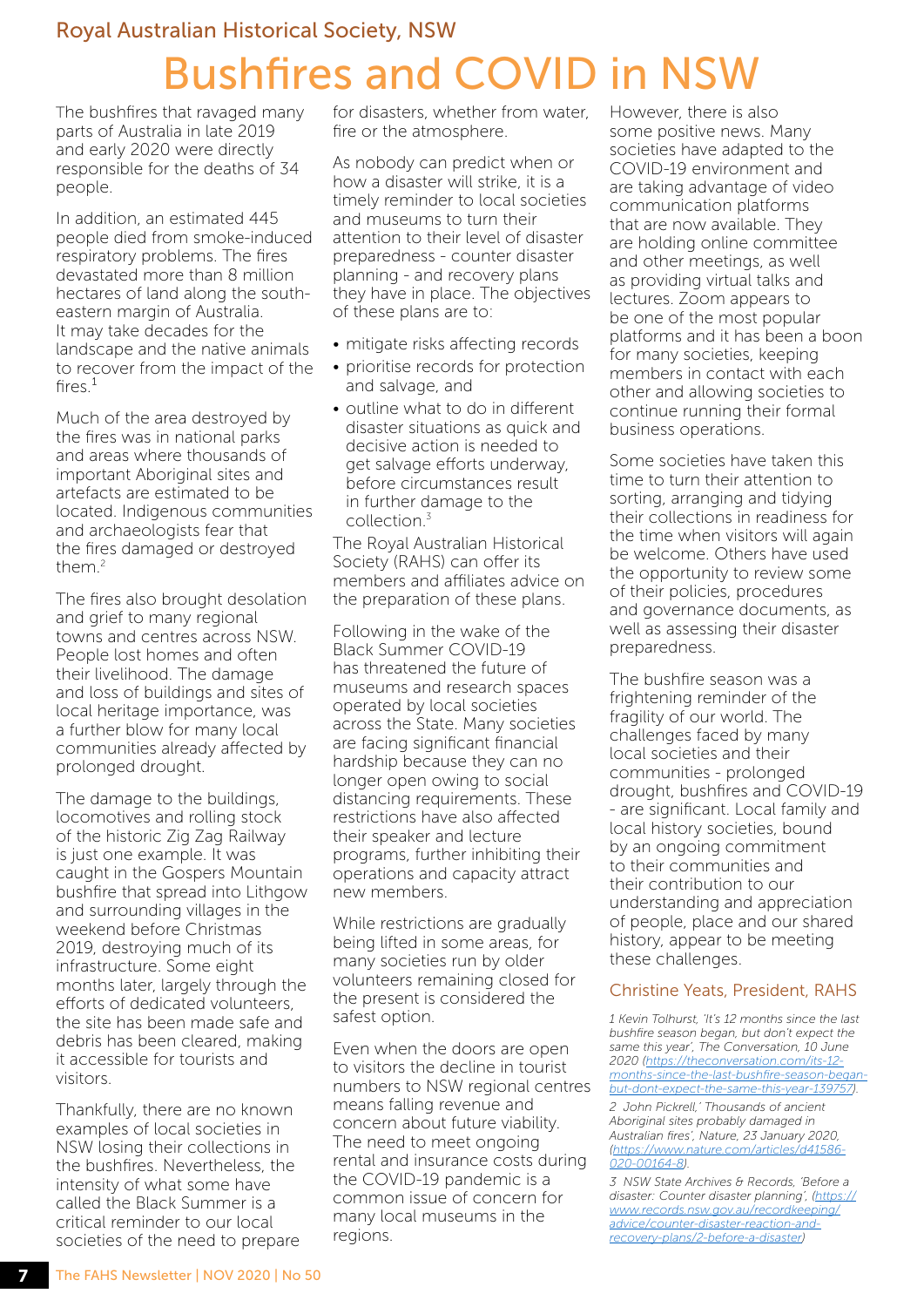## Royal Australian Historical Society (NSW) Developments impacting on heritage

As the nation embraces development at an ever increasing pace, our heritage is being left behind: neglected, overlooked or demolished 'for the public good'.

Four heritage sites and the impact of development on them, all in the city of Parramatta, illustrate how little our history and heritage has meaning when in the way of developers. Brief histories reveal why these places are special, firstly to Parramatta and then to the wider community.

It shows also why there is an increasing groundswell of community voices in protest of these developments. The call of small local groups about loss of heritage has been taken up by radio and television to a degree. But many are concerned that development by government is big business and local groups may not prevail in their aims of saving our heritage.



ROYAL OAK HOTEL Source: RAHS

THE ROYAL OAK HOTEL, Church Street, Parramatta has had a long and varied history. The original inn on the site, built in 1824 and named Shamrock, Rose and Thistle was rebuilt in 1839 by John Tunks. He was the son of William Tunks, a marine on the First Fleet vessel Sirius, and Sarah Lyons, a convict aboard Lady Juliana, 1790. John Tunks was born of this liaison on Norfolk Island and his home, which is still standing further along Church Street, was named Norfolk House in honour of his birthplace.

As with many early inns, The Royal Oak has had many owners and been much altered over time. But the core was still visible. There have also been lengthy court battles and intrigue over the site. John Tunks lost the licence at some time but regained the inn by 1848. Unfortunately he died in that same year and his wife, Phoebe ran the hotel.

Sold out of the family from 1849, the Tunks family bought it once more in 1872 for £910, a substantial amount in those days, showing it was a promising business, situated as it was on the north end of Parramatta. Besides workers from local industry, traffic passing between Parramatta and Windsor would have been lucrative.

In 1900 extensive renovations were carried out, adding a parapet that hid the roofline. 1930s tiles covered the outside walls and some windows were changed but the 12 paned windows along Church Street were still intact – until recently. Sadly this well known and loved inn was in the way of development – the light rail has come to Parramatta and the 180 year old Royal Oak was in the way.

Despite much local opposition, alternative ideas for the light rail route and many ideas how to save the old building, it was demolished this year. Press releases from Light Rail proudly proclaim they have saved the stable block which was behind the inn. But a dislocated stable block has lost its meaning and as passengers look out on the stables as they pass by rail, how many of them will understand its significance?

#### THE POWERHOUSE MUSUEM IS COMING TO PARRAMATTA.

Now this is a much needed facility in a large city which has no museum at all. It should be



PARAMATTA RIVER IN FLOOD. PROPOSED MUSEUM IN BUILDINGS ON RIGHT.

Source: RAHS

welcomed by all and would be but for two things.

The Powerhouse Museum was not just slated to be a branch of the wonderful Powerhouse Museum in Sydney but the proposal was to close Sydney's museum and build a new one in Parramatta.

Secondly the site chosen for the new museum is on the banks of the Parramatta River which floods quite badly and there are two heritage listed buildings in the way, Willow Grove and St Georges Terrace, which would have to be demolished to make way for the new building.

From the first announcement of the project there has been noisy opposition from many individuals and groups and eventually there has been a decision to keep the Powerhouse in Sydney and build a new one at Parramatta – but still on the inappropriate site which is both too small and flood prone. Too small that is – until the two aforementioned heritage buildings are demolished. Proposals to incorporate the buildings within the museum have been rejected and the groundswell of opposition has become deafening.

Recently it was announced that Willow Grove, previously a private home and a maternity hospital is to be demolished and transferred to the Female Factory site in north Parramatta. Just how this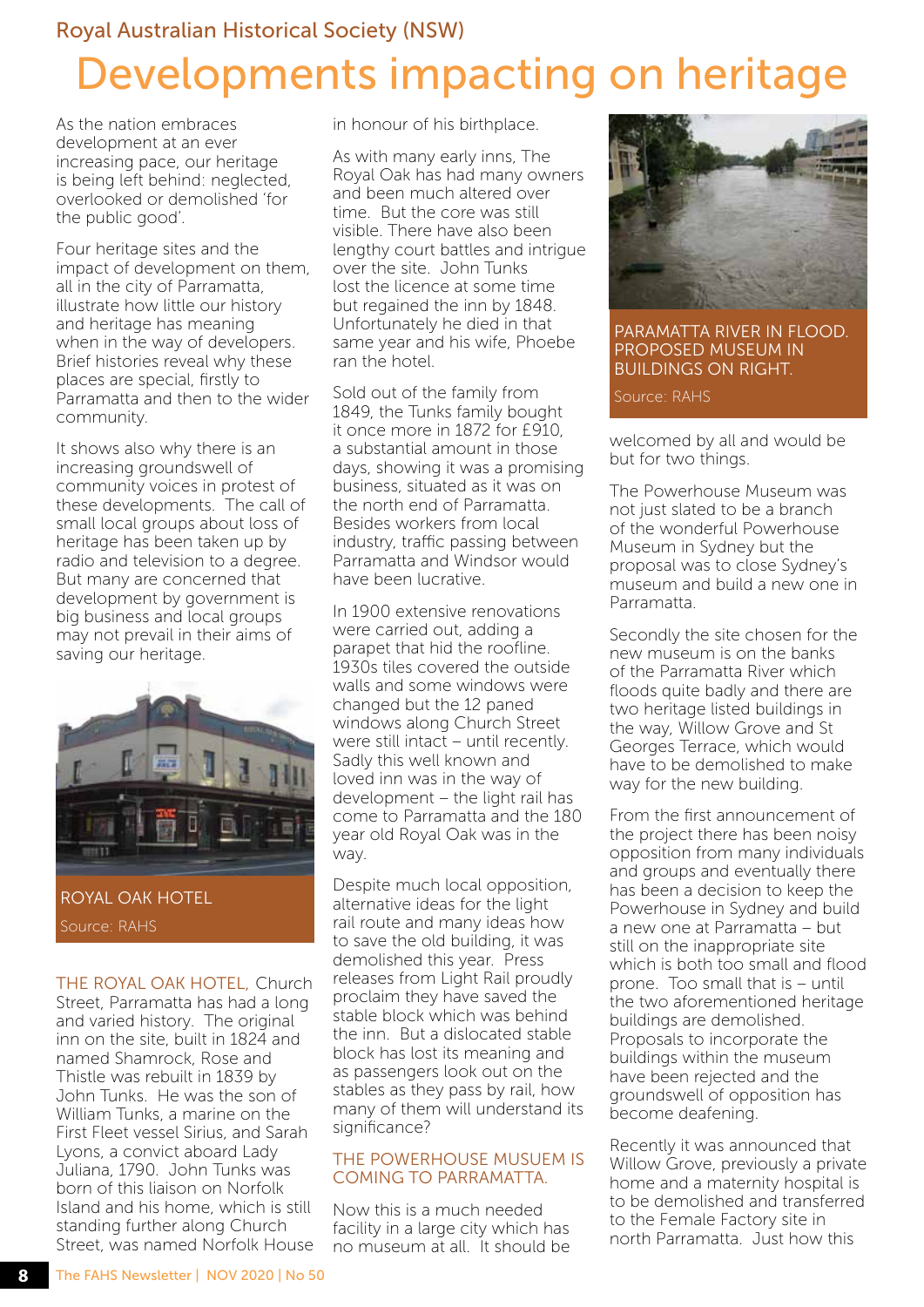#### Royal Australian Historical Society (NSW)

late  $19<sup>th</sup>$  century building – to be removed and re-built at a cost of \$10 million – will fit in with the oldest convict women's site in Australia is yet to be determined although the actual site has not so far been disclosed. When re-erected, the building will be totally out of context with its new surroundings and how much of the glass, brickwork, timber and ceramics will survive the move is also a moot point. The accompanying picture of the Parramatta River in flood shows the unsuitability of the site for a museum. In a small gain, St Georges Terrace is to be incorporated in some way with the new museum.

#### ADAPTIVE RE-USE OF THE FEMALE FACTORY SITE

For eight years the Friends of the Female Factory have been trying to raise the profile of the Female Factory, the oldest convict women's site in Australia instigated by Governor Lachlan Macquarie and designed by Francis Greenway.

Begun in 1818 and fully functional by 1821 it had many functions, convict women's gaol, workplace (hence Female factory), asylum for old or sick convict women and it contained the first female health services – a lying-in hospital. Unfortunately this is part of a very large site, ripe for development, and the first proposal was for 30 storey housing units on most of the

open space. The site has gained National Heritage Listing during the last few years but the average person on the street thinks that will save it from inappropriate adaptive re-use. There is a central core of buildings designated as having outstanding historical significance and into these very buildings a start-up hub has been proposed by the government. This includes putting in a mezzanine floor and lift, along with restoration. Another building is to be adapted as a greeting place with coffee shop which makes the core look more like a shopping mall, blocking the aspect of beautifully simple, warm sandstone walls of the original buildings.

The Female Factory Friends have put together an alternative use of the site for museum and interpretive centre to be presented to NSW Government in the near future. A total of 35 submissions of objection have been received by the Sydney City Central Planning Panel and the alternative re-use will be raised there.

ST JOHNS CEMETERY is the oldest remaining cemetery in Australia, the first graves dating from 1790. It is the last resting place of 17 first fleeters with headstones and 65 without, besides many of the major players in colonial history. Two Governor's wives, commissaries, the Wentworth family and nine colonists whose grants are

now NSW suburbs. Built on what was then the outskirts of town, it is now surrounded by two and three storey units and overlooked by a six level car park for Westfields shopping centre. With the ever quickening pace of development the sight line from the cemetery to St Johns Church (now Cathedral) has been lost. The spires were visible between buildings but now they are completely disconnected by high rise office blocks. A major local business has tried to buy the airspace above the cemetery which of course they cannot directly use. But this gives the right for the business to add extra floor space on another building being erected in the local government area.

The cemetery still belongs to Anglican Church Property Trust and they have resisted the idea of selling air space. Currently there is a development application for a 60 storey building to be erected across the road from the cemetery which will both completely overshadow and dominate this important historic site.

Just four sites in the City of Parramatta: but many more could have been chosen to represent how developers ignore the heritage that makes the city living place a livable, interesting and informative area.

Judith Dunn, RAHS



1818 FEMALE FACTORY BUILDINGS (left). CRANES IN THE SKY OUTSIDE ST JOHNS CEMETERY. Source: RAHS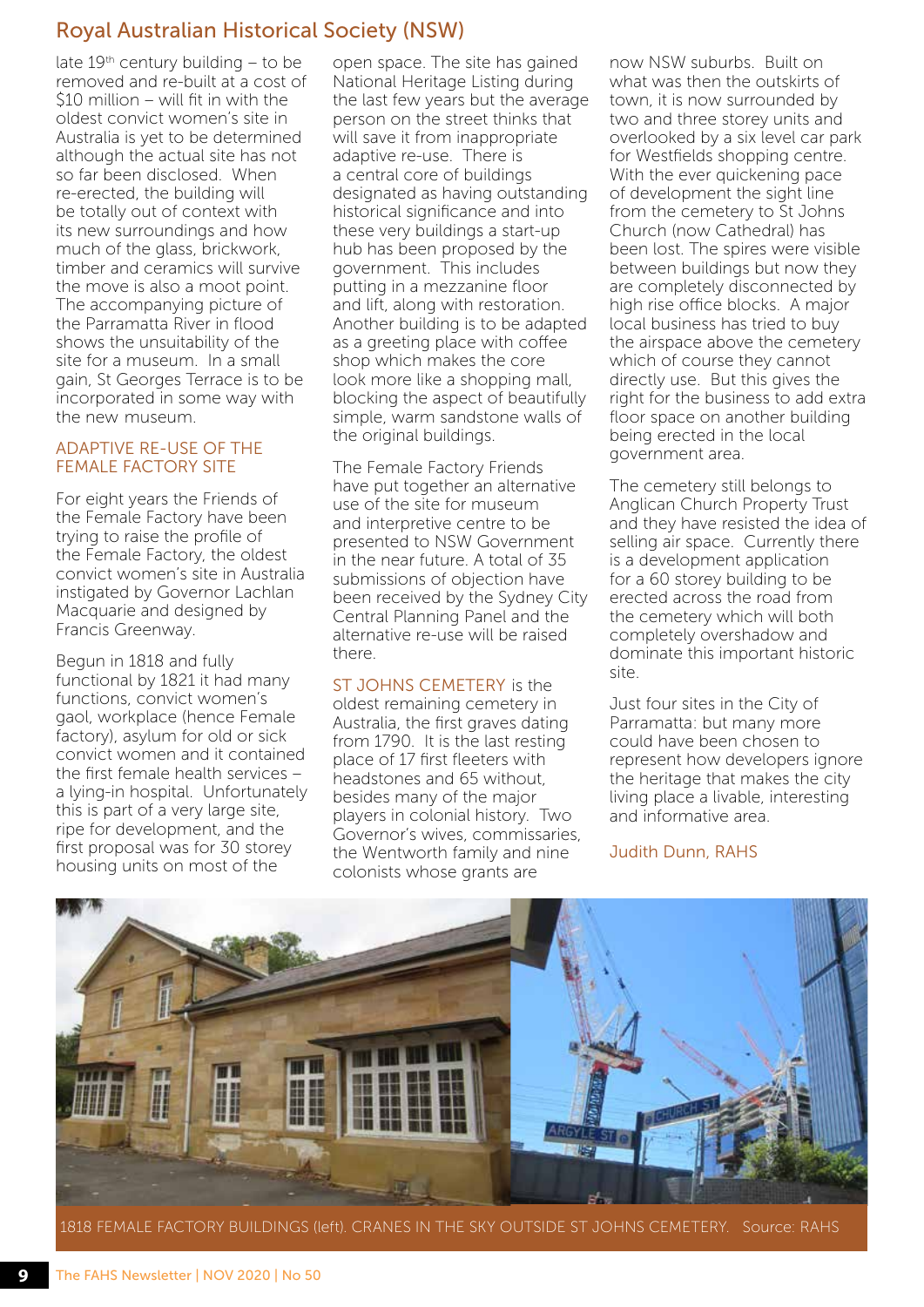#### Lake Burley Griffin Guardians

## Development encroaching on a significant national heritage landscape



WEST BASIN WITH SILT CURTAINS INSTALLED. THE RED LINE ADDED TO CLARIFY THE LOCATION OF THE DOUBLE ROW OF CURTAINS. THE FOREGROUND LANDSCAPE IS PLANNED TO BE COVERED IN HIGH RISE DEVELOPMENT.

Image: M Lawson

Heritage cultural landscapes are extremely vulnerable to development but so are the setting of buildings and the landscapes of towns.

Cultural landscapes of precious vistas, green spaces for recreation, street trees for canopy cooling and bird habitats are gobbled up daily.

Now we are facing debilitating battles to keep our heritage those places we want to keep for future generations.

As development corporations are generally financially well resourced, they have systemised a process of obtaining real estate by influencing politicians to support planning in keeping with their intentions, ensuring government agency boards are sympathetic to their proposals, encouraging relentless spin in favour of development, fudging community consultation, and riding roughshod over community groups trying to protect heritage and community values.

The days of Jack Mundey and Builders Labourers Federation

winning the battles to protect Sydney's heritage in the 1960s and 1970s are long gone as are those halcyon days of the late 20<sup>th</sup> Century when heritage was well supported and treasured. When corporations want prime real estate, the odds for heritage protection now appear to be zero.

We have our heritage registers in the States, Territories and the Commonwealth, as well as the National Heritage List (NHL) that supports World Heritage recognition and a collection of nationally significant properties. With respect to cultural heritage landscapes, there are some successful challenging listings such as the City of Broken Hill or the Adelaide Park Lands and City Layout.

Public notices for the National Heritage List and the Commonwealth Heritage List in 2020 are lengthy but not with listed places.<sup>1</sup> There are countless nominations, many expired nominations and numerous assessments under consideration by the Minister, some of which have been sitting at the same

status for up to 15 years. The last decade demonstrates diminishing financial and political support for heritage and it is only when well-connected individuals are concerned about the loss of a valued place that something is done as evidenced by the listing of Melbourne's Domain Parkland and Memorial Precinct, that appears, nominated in 2017 and listed in 2018.

The major example of this discussion is the cultural lake landscape system of Lake Burley Griffin and its parklands, initially researched and constructed by the National Capital Development Commission (NCDC) to harmonise with the original concept plan by the Griffins. The resulting lake landscape system retained the Griffins' central three-basin concept but modified the lake delineation to align with natural contours, achieving national awards for landscape architecture and engineering.<sup>2</sup>

With ACT self-government in 1988, the rush of private developers into Canberra put pressure on the Lake and other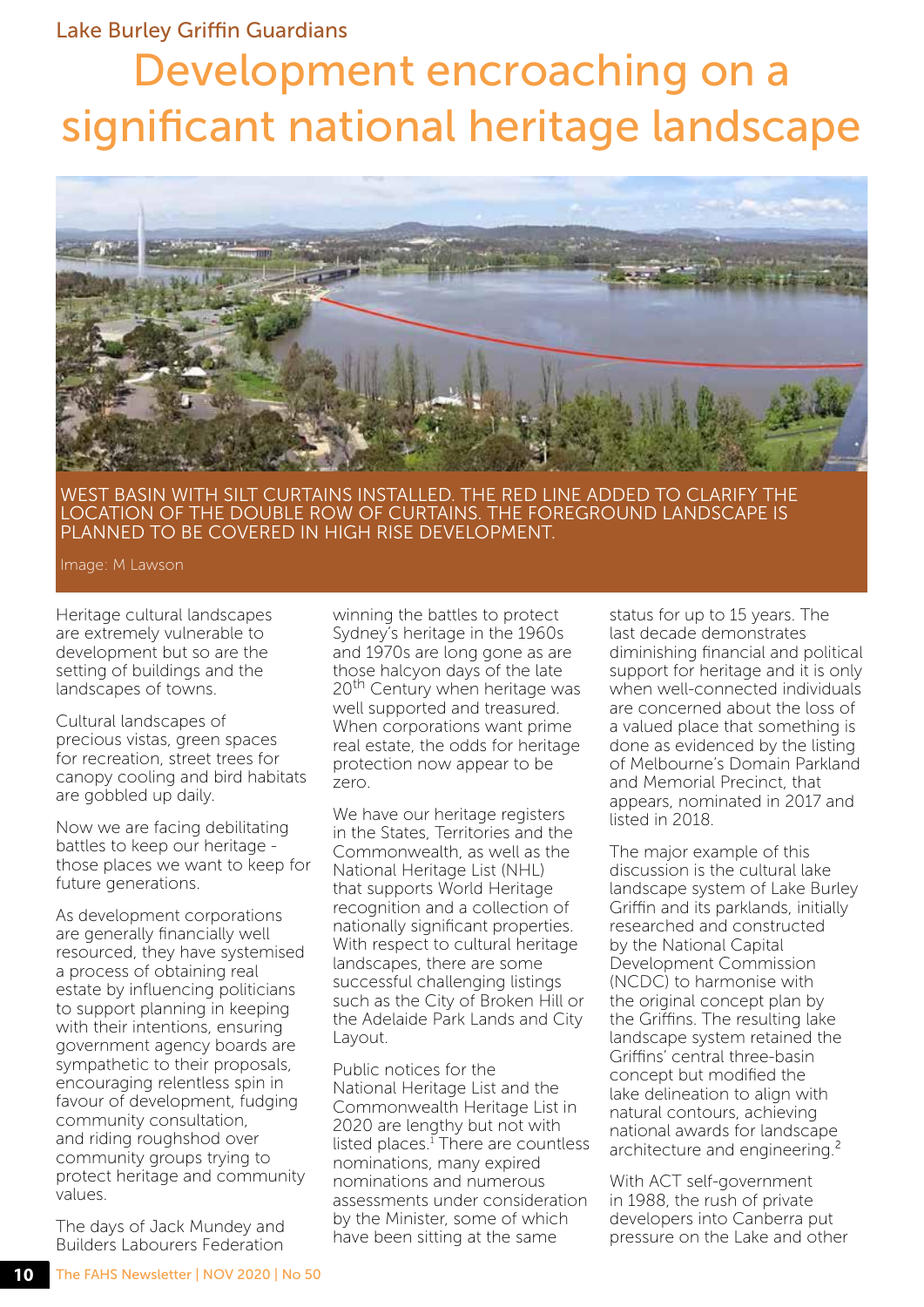#### Lake Burley Griffin Guardians



central city locations. The National Capital Authority (NCA), established in 1989 to manage the nationally significant areas, produced a highly illustrated report the — Griffin Legacy in 2004 (NCA 2004) to provide a blueprint for development to meet demand.

West Basin, a major component of the lake, was targeted with an amendment to the National Capital Plan in 2006 (Amendment 61) outlining the development intention (NCA 2016: 99-114). However, the Lake waters and half of the perimeter lands are under Commonwealth custodianship and it is not unreasonable to expect that this should have at least been listed on the Commonwealth Heritage List. But despite nominations and a heritage assessment study, it must be assumed — that to facilitate development, no listing has been achieved.

Since 2015, there have been two developments on Lake parklands that adversely impact the heritage values, neither of which were as detrimental to aesthetic, historic and social values of the Lake as the current West Basin proposal.

This proposal in-fills three hectares of the basin waters to enable a high-rise mass of buildings, obliterating a public parkland (Acton Park) that was always part of the Griffins' plan and NCDC's final Lake works. By 2015, ACT Government, following the NCA's proposal,

produced a plan —the City to the Lake. But it was in 2020 that the NCA moved on the release of the lakebed land —swapping the three ha of lake bed land for 31.6 ha of horse paddocks in the suburb of Curtin to secure a diplomatic enclave.

In March 2020, within the Covid 19 lockdown period, the gazettal of the land-swap was announced in the media, followed by public consultation for the foreshore and infill works without any information on the ensuing apartment estate. Of the 187 submissions, the 75% opposing the development were refuted<sup>3</sup> and a week later during the caretaker period of the ACT Territory Election, the silt curtains were installed in the Lake to facilitate the commencement of works.

The Canberra that visitors know and love is mostly the central national area with major cultural institutions where planning is controlled by the NCA. Canberra like other cities needs its green urban spaces now more than ever with the pending effects of climate change and pandemics. The lake waters and parklands are particularly precious in a dry inland city that has no sea harbour or large river estuary.

But huge efforts by several community groups to protect the Lake and its parkland that included heritage nominations, emergency heritage nominations, public meetings, petitions and countless media articles have all been totally ignored by the NCA

and the ACT Government. It also appears no consultation for development in this significant place was undertaken in national media with the wider Australian community.

Apart from what has been happening in the National Capital, the tentacles of development over heritage landscapes, including Indigenous heritage landscapes, extend everywhere.

Indifference to the concerns of community groups by government agencies and development corporations is indeed part of the process. Community consultation on development applications is simply a process to be ticked off with no other consideration. There is little respect or support for heritage in governments and our valued cultural heritage landscapes are being blatantly mined for financial gain.

#### Juliet Ramsay, Lake Burley Griffin Guardians

*References*

*Godden Mackay Logan, 2009, Lake Burley Griffin Heritage Assessment Final Report, Prepared for the National Capital Authority.* 

*National Capital Authority, 2004, The Griffin Legacy: Canberra the Nation's Capital in the 21st Century, The National Capital Authority, Commonwealth of Australia.* 

*National Capital Authority, 2016, The National Capital Plan 2016, West Basin Precinct Code 99-114.* 

*Lake Burley Griffin Guardians, 2016, Nomination of Lake Burley Griffin and Lakeshore Landscape to the National Heritage List'; retrieved 11 May 2019,* 

*Ramsay, J. 2020, 'Extreme Challenges Facing the Conservation of the Lake Burley Griffin and the Lakeshore Landscape — a Community Parkland Space'. Cultural Landscape Diversity and the Implications for Management. Australia ICOMOS Cultural Landscape Symposium Proceedings Hobart, Tasmania, 10 November 2018.*

#### *Footnotes*

*1 The National and The Commonwealth Heritage Lists can be viewed at [http://www.](http://www.environment.gov.au/cgi-bin/epbc/heritage_ap.pl) [environment.gov.au/cgi-bin/epbc/heritage\\_](http://www.environment.gov.au/cgi-bin/epbc/heritage_ap.pl) [ap.pl](http://www.environment.gov.au/cgi-bin/epbc/heritage_ap.pl)*

*2 Australian Institute of Landscape Architects, 1986, Lake Burley Griffin, a landscape project', National Projects Awards display information* 

[https://portal.engineersaustralia.org.](https://portal.engineersaustralia.org.au/heritage/lake-burley-griffin-scheme-molonglo-river-1964) [au/heritage/lake-burley-griffin-scheme](https://portal.engineersaustralia.org.au/heritage/lake-burley-griffin-scheme-molonglo-river-1964)[molonglo-river-1964](https://portal.engineersaustralia.org.au/heritage/lake-burley-griffin-scheme-molonglo-river-1964)

*3 [https://www.nca.gov.au/consultation/block-](https://www.nca.gov.au/consultation/block-23-section-33-acton-acton-waterfront-phase-2-boardwalk-and-land-reclamation)[23-section-33-acton-acton-waterfront-phase-](https://www.nca.gov.au/consultation/block-23-section-33-acton-acton-waterfront-phase-2-boardwalk-and-land-reclamation)[2-boardwalk-and-land-reclamation](https://www.nca.gov.au/consultation/block-23-section-33-acton-acton-waterfront-phase-2-boardwalk-and-land-reclamation)*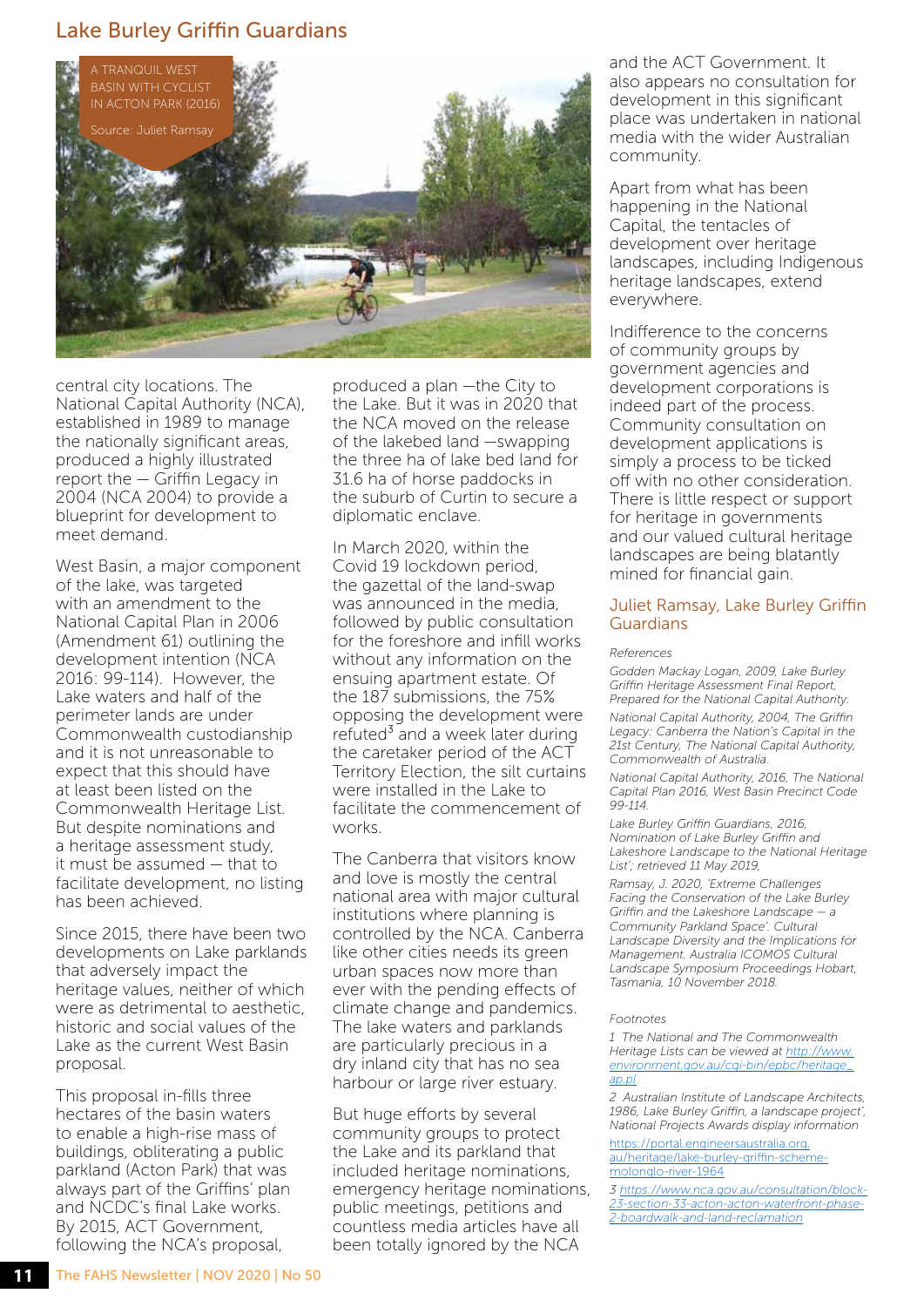## The Old Treasury Building, Victoria Museums are not neutral

Do you have fond memories of visiting museums as a child? I certainly do, although the museum displays that first captivated me would probably leave most kids unmoved today. The museums they know are very different places – full of light and sound, with lots of moving parts and devices to interact with (all pre-COVID of course).

The look and feel of many museums has changed completely in the past 40-50 years. But most of this is fairly superficial. Beneath the surface glitter and the technical makeover lies a far more profound transformation in the information museums now try to convey – the stories they tell, and the 'voices' we hear. I say 'stories' and 'voices' deliberately, because as historians we know more than most that there is seldom only one 'story' to tell about any person or event in the past.

As it happens, one of those who presents this argument most powerfully in modern times is not an historian, but a writer of fiction – the Nigerian author Chimamanda Ngozi Adichie. In an interview conducted in 2009 she put it this way:

Stories matter. Many stories matter. Stories have been used to dispossess and to malign, but stories can also be used to empower and to humanize. Stories can break the dignity



THE ENTRY TO MELBOURNE MUSEUM'S BUNJILAKA GALLERY EMPHASISING COMMUNITY INVOLVEMENT AND INDIVIDUAL STORIES. Source: Margaret Anderson

of a people, but stories can also be used to repair that broken dignity…when we reject the single story, when we realize that there is never a single story about any place, we regain a kind of paradise. (Adichie, 2009)

Adichie writes from the perspective of modern Nigeria, and of a people colonized first by the British and then by rival Nigerian groups. But more than that, she writes as a Nigerian woman, struggling to make her way in a patriarchal society. Her stories are not comfortable reading, but they are compelling reflections on a recent past.



Museums are also powerful story tellers. Whether consciously or unconsciously, the texts we write, the objects we select, the meanings we ascribe to them, weave compelling stories about identity, culture, environment and place. But how do we choose from the myriad stories at our disposal which ones to present in our galleries? Who makes those choices and whose voices do we allow to be heard? These are debates that now lie at the heart of our practice as museum historians.

Perhaps the most profound change has been seen in the way many museums now present the stories of First People. When I began as a junior museum curator in the mid-1970s 'Aboriginal' history as such was barely acknowledged, while First People themselves had no input into collections or exhibitions. It was the growing movement for Aboriginal rights that drove the process of change from the outside, with the assistance of a small number from within. And while there is, undoubtedly, still a long way to go, the stories of First People we now encounter in museums are very different: increasingly the voices we hear are their own.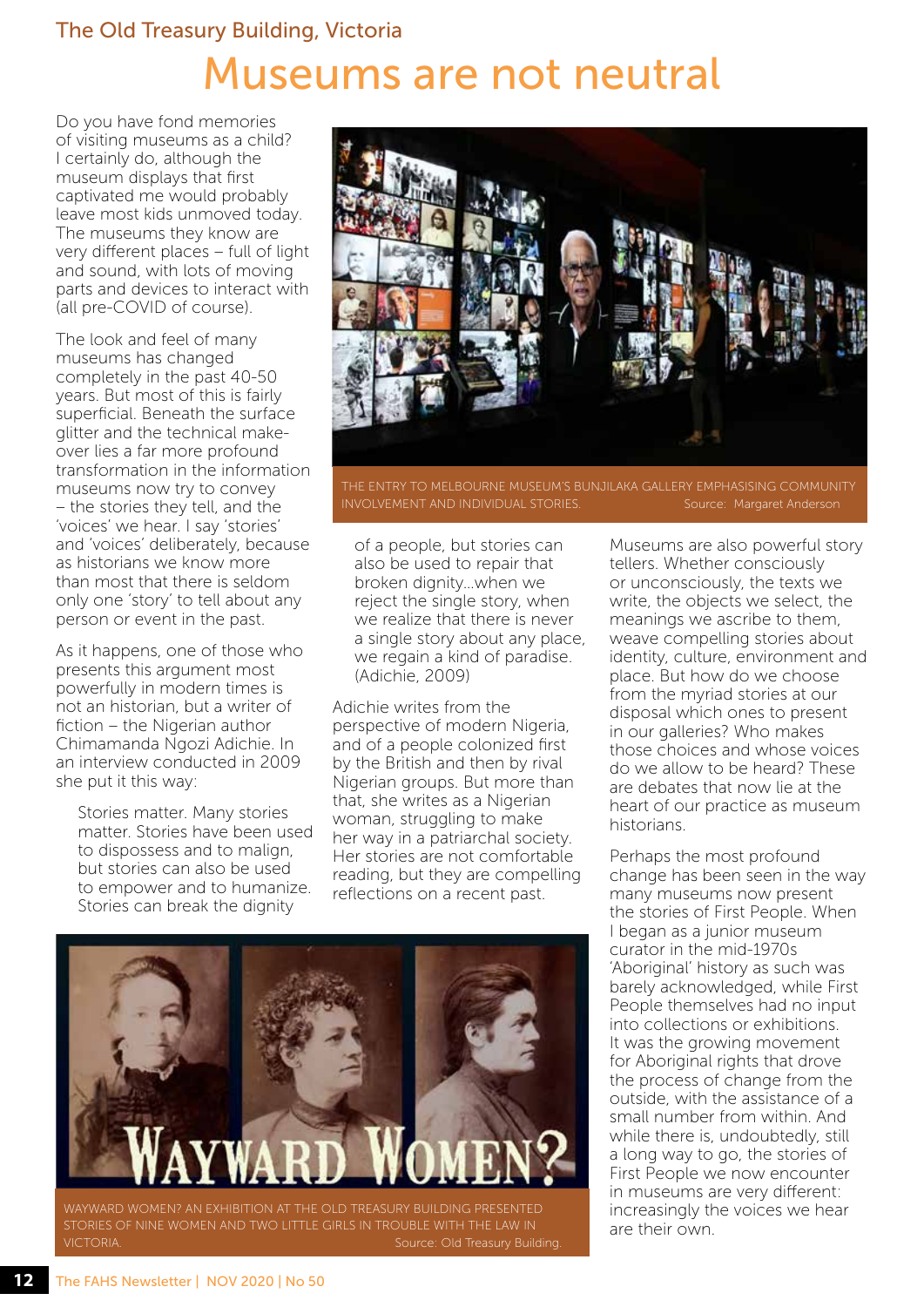#### The Old Treasury Building, Victoria



SCREENSHOT OF #Museumsarenotneutral SITE WITH ASSOCIATED TEE-SHIRT MODELLED. Photograph N. Zuhse.

The same might be said for many other groups – immigrant groups, women, members of other communities of interest – although substantial gaps remain. Members of LGBTIQA+ groups still struggle to find recognition in either museum collections or displays, along with recent immigrant groups and others whose stories present a more challenging perspective on our society – the growing numbers of homeless people for example.

Museums are among the mosttrusted sources of information in contemporary society everywhere in the world and so it behoves us to be rigorous in our scholarship. But can we truly claim objectivity? Historians are trained to be skeptical of such claims, however we may strive to approximate it.

Other disciplines, those in science in particular, are less self-reflective, and there is considerable debate within museums internationally about the capacity of museums to present 'objective' information. Objectivity, or 'neutrality' becomes even more difficult in the face of intrusive government, the pressure of influential interest groups or substantial donors, or in local museums the oftensubtle pressure exercised by prominent citizens, or collection donors.

Recent controversy wracked

several major international museums, including the British Museum, about funds accepted from companies, in the latter case BP and a major drug company. [https://news.artnet.](https://news.artnet.com/art-world/climate-activists-bp-british-museum-https://news.artnet.com/art-world/climate-activists-bp-british-museum-1578280) [com/art-world/climate-activists](https://news.artnet.com/art-world/climate-activists-bp-british-museum-https://news.artnet.com/art-world/climate-activists-bp-british-museum-1578280)[bp-british-museum-https://](https://news.artnet.com/art-world/climate-activists-bp-british-museum-https://news.artnet.com/art-world/climate-activists-bp-british-museum-1578280) [news.artnet.com/art-world/](https://news.artnet.com/art-world/climate-activists-bp-british-museum-https://news.artnet.com/art-world/climate-activists-bp-british-museum-1578280) [climate-activists-bp-british](https://news.artnet.com/art-world/climate-activists-bp-british-museum-https://news.artnet.com/art-world/climate-activists-bp-british-museum-1578280)[museum-1578280](https://news.artnet.com/art-world/climate-activists-bp-british-museum-https://news.artnet.com/art-world/climate-activists-bp-british-museum-1578280)

Similar debate has surrounded museums in Australia accepting donations from major mining companies – particularly relevant after the recent scandal involving Rio Tinto's destruction of the Juukan Gorge site. [https://www.riotinto.com/en/](https://www.riotinto.com/en/news/releases/2020/June-statement-on-Juukan-Gorge) [news/releases/2020/June](https://www.riotinto.com/en/news/releases/2020/June-statement-on-Juukan-Gorge)[statement-on-Juukan-Gorge](https://www.riotinto.com/en/news/releases/2020/June-statement-on-Juukan-Gorge) 

Typically, such contemporary debates will unfold online. One group of concerned museum commentators took its views to social media with great success. Its #Museumsarenotneutral site on Twitter gained many followers, later spawning a tee-shirt (and now a mask) for followers to wear at conferences.

As institutions, museums struggle to divest themselves of a history deeply embedded in the imperial/colonial endeavour. My own museum at the Old Treasury Building in Melbourne is a case in point. The Old Treasury Building is one of a handful of buildings in Melbourne that are quintessential embodiments of the gold rush, and associated colonial expansion, in Victoria. We cannot escape that history. But we can remain alert to it, interrogate it, and in the process try to incorporate as much diversity as possible in our programming. I would never claim that our museum is 'neutral', but we do strive to be inclusive in our storytelling.

#### Margaret Anderson

Adichie, Chimamanda Ngozi (2009) online. 'The danger of the single story', TED Global (Accessed June 2020): [https://www.ted.com/](https://www.ted.com/talks/chimamanda_adichie_the_danger_of_a_single_story?language=en) [talks/chimamanda\\_adichie\\_](https://www.ted.com/talks/chimamanda_adichie_the_danger_of_a_single_story?language=en) [the\\_danger\\_of\\_a\\_single\\_](https://www.ted.com/talks/chimamanda_adichie_the_danger_of_a_single_story?language=en) [story?language=en](https://www.ted.com/talks/chimamanda_adichie_the_danger_of_a_single_story?language=en)

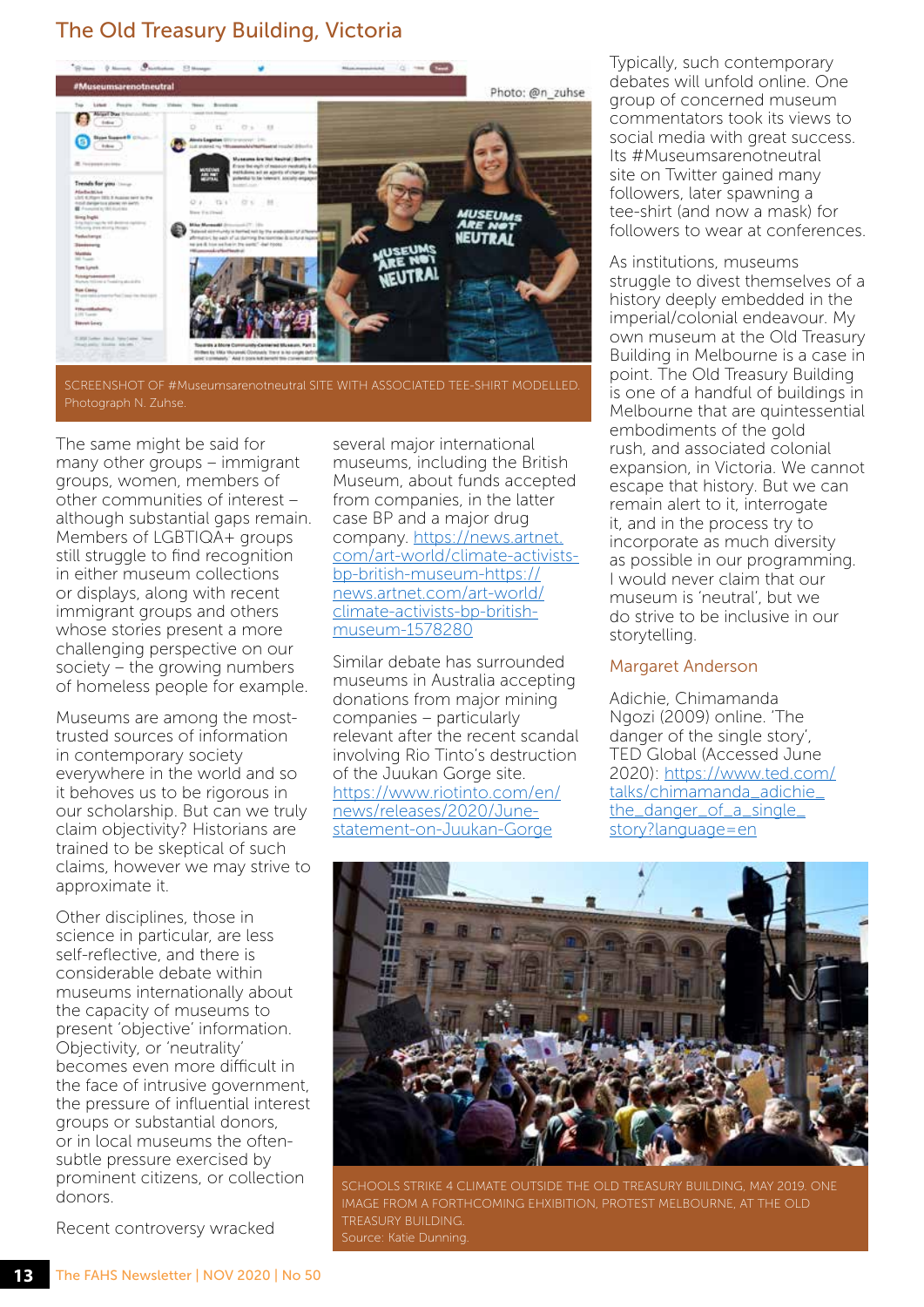### Royal Historical Society of Victoria What to do with our statues and monuments?

The Royal Historical Society of Victoria has published this Policy Statement to encourage further debate about the future of our memorials.

The Black Lives Matter protests have highlighted the ways the past impacts heavily on us today. Our predecessors' values were in many respects appalling. Attitudes we would describe as racist, misogynist or anti-Semitic were embedded in past cultures. We are beginning to question them but we have a long way to go.

History has often been created by winners. The First Fleet landed in Sydney Cove on 26 January 1788. That much is undisputed. But was this an act of settlement or of invasion? Should it be celebrated or mourned - or both? The meaning of the past is in the eye of the beholder, but it is the winners who build memorials. What are we to do when some of these memorials offend, often in dramatic ways?

The most obvious and painful reminders of past slave-holding and massacres, racism and sexism are the monuments to those who embodied that past, like the statue of the 17<sup>th</sup>century Bristol slave-trader Edward Colston recently thrown into the River Avon. Taking such a statue out of public view may reduce the pain caused by reminders of the past, but it also erases a reminder of the colonial offence. We don't want to forget that past; we need to repair the injustices left from it.

Destroying symbols of the past doesn't repair the wrongs of today. The weight of our past will continue to press upon us until we acknowledge and correct the present injustices it has brought upon us. Until we prevent deaths in custody and police brutality; until we give our First Nations peoples a fair say in our society; until Indigenous children have just as realistic a hope for a decent life as other Australians; we are all diminished.

For 111 years, the RHSV has stood for preserving our history and heritage in order to face it and improve upon

it. We have stood for and stand today for the preservation of historic sites of all kinds because heritage keeps us in touch with our past, both positive and negative, and because destruction of heritage causes pain, as so spectacularly in the appalling recent destruction of the Juukan Gorgecaves, which was perhaps Australia's most ancient heritage site.

In the years since the RHSV was founded, however, much has changed. Women having recently gained the vote entered the public sphere, nearly all nations signed the Universal Declaration of Human Rights, civil rights movements challenged racism, and the United Nations forged many other rights, including those of Indigenous peoples, refugees and children. These new rights have emerged because we have changed. Those in the past may have looked like us, but they thought very differently from us.

We at the RHSV are painfully aware that our organisation has in the past supported monuments which commemorate events or persons which we would now condemn. Preservation does not mean glorification. The RHSV will now research what monuments its members might have helped to create in the past and consider, after consultation, what appropriate actions might be needed. Such actions might include new or additional plaques giving alternate interpretation(s) of the memorial. This has been done in the past and it can be a positive and creative act of public and civic education.

Whether or not the RHSV has past involvement, we acknowledge that, in some cases, interpretation may not be sufficient to avoid apparent glorification. In cases (like that of Edward Colston) where a monument causes such pain and in effect commemorates only past wrongs and no other value, removal (preferably to a museum, especially if the monument has aesthetic merit or heritage value) may well be appropriate, after genuine discussion. Removal may be commemorated by an historical marker, so we do not forget our

sometime grim past.

In other cases, where a monument represents an historical figure who shared the world view of his or her epoch but who also stood for or accomplished something transcending that world view, it may be appropriate to add inscriptions that explain the different aspects of their career and/or the problems we see in their legacy to maintain the conversation and help build an informed consensus about what to avoid, change or keep from the past.

How should we proceed to make decisions in such cases? We advocate public processes to ensure that. We support what the Mayor of Bristol called a 'citywide conversation' 'informed by good history', with fair representation of First Nations peoples and other concerned minorities, proceeding through agreed channels. Many of Victoria's statues and monuments are registered heritage sites and in that case the channels of conversation must include Heritage Victoria.

In general, we call for a campaign to erect appropriate monuments and memorials to those whose past has been overshadowed. Local councils and historical societies, in consultation with First Nations peoples and other affected communities, would be well placed to organise such monuments. Clearly First Nations and other concerned communities should take the lead in creating such monuments. The RHSV will seek to support such action wherever it can. By the erection of a monument, we increase awareness of history and help to right imbalances of our history. Thus, to understand our history better is preferable to attempting to erase it.

We ask all Victorians to join this conversation. By discussing and better understanding our past, together we can forge a better future.

#### Richard Broome, Chips Sowerwine, **RHSV**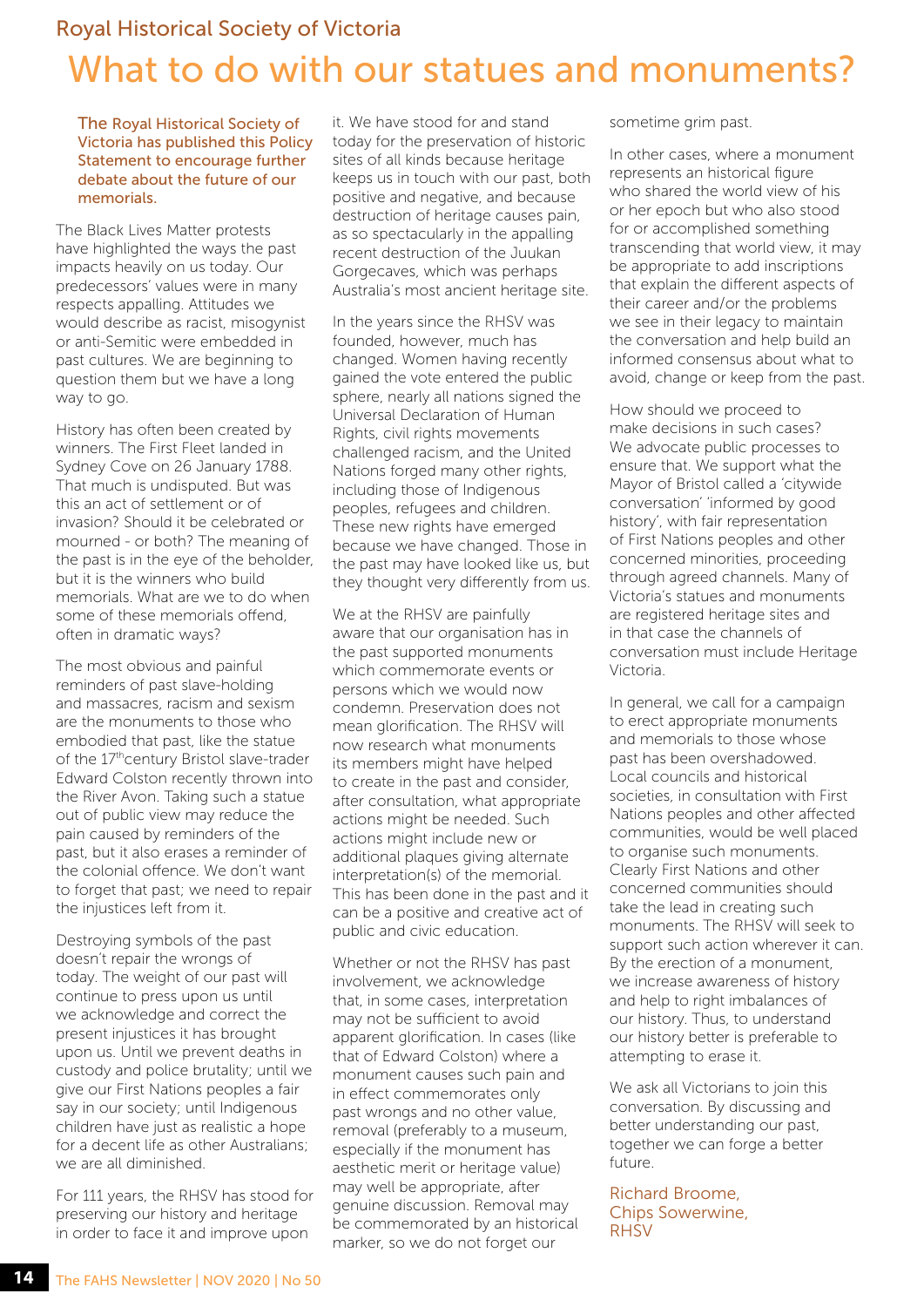#### Collections WA

## History told through the state's stories and collection



Recently launched online, *Collections WA* ([collectionswa.](http://collectionswa.net.au) [net.au\)](http://collectionswa.net.au) is a free, searchable platform that aims to make readily accessible information about and representative examples from collections of libraries, galleries, museums, archives, historical societies, cultural organisations, community groups and other collecting organisations across Western Australia.

*Collections WA* is an initiative of the Collecting Sector Working Group and is overseen by the Australian Museums and Galleries Association Western Australia and the Western Australian Museum with funding provided by Lotterywest, the Department of Local Government, Sport and Cultural Industries and the Department of Primary Industries and Regional Development.

This central database is intended to capture 'countless shared stories' of the diverse statewide museum, gallery and archival collections. It aims to 'unite and strengthen' the stories and 'build connections' to help the community 'gain a better understanding of Western Australia's history'.

*Collections WA* enables organisations to publish all or some of their item records online for free and to have an organisation profile page which is visible to the public. Members of the public do not need a user account to view the collections.

The website graphic design is attractive. The home page provides links to a sample of stories and records covering various record categories (War and Conflict, Aboriginal and TSI, Popular Culture, Art and Design, Social History).

On the home page there are attractive images linked to lists of various types of organisation (eg. archive, community collections local government collection, historical society, museum and school/University Archive)

The database can be searched according to an organisation's name, region or organisational category (e.g. Archive, Local Government Collection, Historical Society), item type (eg. Theme, Organisation, Material, Creator, Year, with Audio, with Document, and there are further facilities to search for categories under each of these headings (for example, for Material there

are options to indicate type of material). Specific items cannot be searched.

In all there are 19 named organisational categories from which to choose and there is the provision for the user to add a category.

Organisations wishing to have a presence on Collections WA complete an online application form providing organisation and collection details. On acceptance of the application they are given access to the record data entry section.

The dashboard allows editing of the organisation's details (which include a link to the organisation's own website); mass import of objects; creation of a single record; and creation of stories, with the option to choose whether to make the record public.

A checkbox at the bottom of each record allows the additional options of making the record a highlight on the organisation page, of restricting public access to ID and item only, of giving notice that it contains sensitive information, or of keeping it private with no public access.